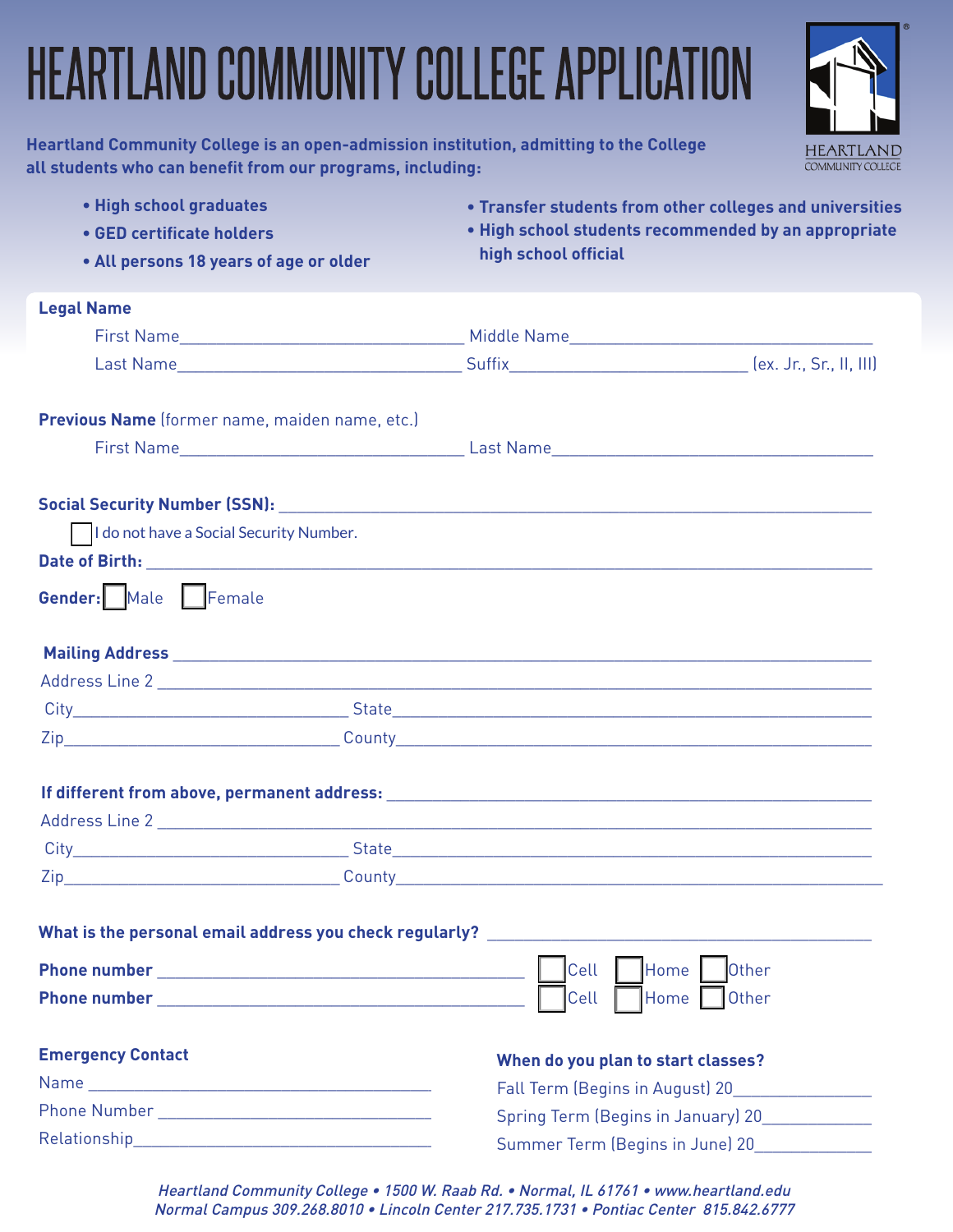## **Please give us more information so we can help you get started.**

 $\bigcirc$ I do not have previous college credit.

I have previous college credit or I have previously attended college.

 $\bigcirc$ I have previous college credit earned from HCC and would like to return.

 $\bigcap$ I will be in college for the first time but earned college credit while in high school.

## **What would you like to do as a student at Heartland Community College (HCC)?**

| Earn a degree or certificate.<br>Please choose one 4-digit code from Programs of Study list:                                                                                                                                                  | Take one or more classes.<br>I would like to take college credit courses that will transfer                       |
|-----------------------------------------------------------------------------------------------------------------------------------------------------------------------------------------------------------------------------------------------|-------------------------------------------------------------------------------------------------------------------|
| Associate in Arts _________________________                                                                                                                                                                                                   | back to my current institution                                                                                    |
| $-01$<br>Associate in Science <b>Constantine and Constantine Constantine Constantine Constantine Constantine Constantine Constantine Constantine Constantine Constantine Constantine Constantine Constantine Constantine Constantine Cons</b> | I would like to take college credit courses for personal                                                          |
| Associate in Engineering Science ___________                                                                                                                                                                                                  | enrichment.                                                                                                       |
|                                                                                                                                                                                                                                               | I would like to earn HCC credit while I am still in high<br>school.                                               |
| Associate in Applied Science ____________                                                                                                                                                                                                     | I will choose my HCC courses from the high school/career                                                          |
| Certificate __________________________________                                                                                                                                                                                                | center offerings. (College NOW)                                                                                   |
|                                                                                                                                                                                                                                               | I will choose my HCC courses from the HCC catalog and<br>work with a Heartland Academic Advisor. (Dual Admission) |
| Are you working toward or have you completed:                                                                                                                                                                                                 |                                                                                                                   |
| $\bigcap$ High School Diploma $\bigcirc$ GED - GED Test Date: ___________________                                                                                                                                                             |                                                                                                                   |
| <b>High School Attended</b>                                                                                                                                                                                                                   |                                                                                                                   |
|                                                                                                                                                                                                                                               |                                                                                                                   |
|                                                                                                                                                                                                                                               |                                                                                                                   |
|                                                                                                                                                                                                                                               |                                                                                                                   |
| Graduation Date/Expected Graduation Date: Charles Craduation Date:                                                                                                                                                                            |                                                                                                                   |
| Have you attended a College or University?                                                                                                                                                                                                    |                                                                                                                   |
| Yes (please list all colleges below)                                                                                                                                                                                                          |                                                                                                                   |
| $\Box$ No                                                                                                                                                                                                                                     |                                                                                                                   |
|                                                                                                                                                                                                                                               |                                                                                                                   |
| <b>Colleges Attended</b>                                                                                                                                                                                                                      |                                                                                                                   |
|                                                                                                                                                                                                                                               | School Name: Van American American American American American American American American American American        |
|                                                                                                                                                                                                                                               |                                                                                                                   |
|                                                                                                                                                                                                                                               |                                                                                                                   |
| Dates Attended: University of the University of the University of the University of the University of the University of the University of the University of the University of the University of the University of the Universi                |                                                                                                                   |
|                                                                                                                                                                                                                                               |                                                                                                                   |
|                                                                                                                                                                                                                                               |                                                                                                                   |
|                                                                                                                                                                                                                                               |                                                                                                                   |
|                                                                                                                                                                                                                                               |                                                                                                                   |
|                                                                                                                                                                                                                                               | School State: New York Change and School State:                                                                   |

Dates Attended:  $\Box$  Degree Earned: \_\_\_\_\_\_\_\_\_\_\_\_\_\_\_\_\_\_\_\_\_\_\_\_\_\_\_\_ Degree Date: \_\_\_\_\_\_\_\_\_\_\_\_\_\_\_\_\_\_\_\_\_\_\_\_\_\_\_\_\_\_ Dates Attended: \_\_\_\_\_\_\_\_\_\_\_\_\_\_\_\_\_\_\_\_\_\_\_\_\_\_\_\_ Degree Earned:  $\Box$ Degree Date: \_\_\_\_\_\_\_\_\_\_\_\_\_\_\_\_\_\_\_\_\_\_\_\_\_\_\_\_\_\_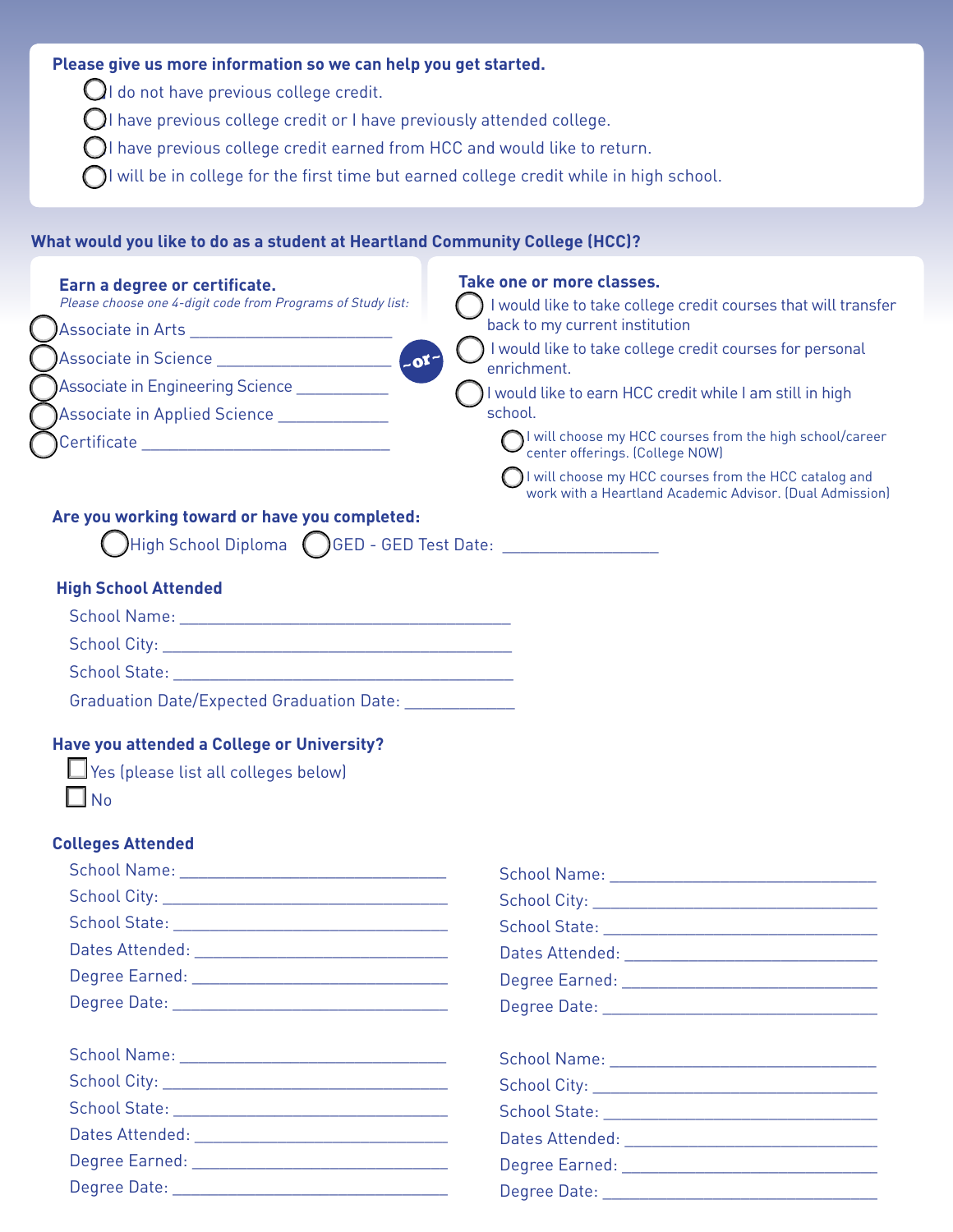| ۰. |
|----|



| lf no:                       |  |
|------------------------------|--|
| Country of origin            |  |
| Visa Type/Permanent Resident |  |
| Visa/Permit #                |  |

Submit your permanent residency card or visa with this application.

I do not have a permanent residency card or visa.

NOTE: If you are an F1 student currently attending another institution, please submit a letter from your DSO indication permission to be dually enrolled at Heartland.

## **Are you Hispanic or Latino?**

| $\blacksquare$ Yes     |  |
|------------------------|--|
| $\Box$ No              |  |
| I prefer not to answer |  |

## **Are you from one or more of the following racial groups?** (check all that apply)

Hawaiian/Pacific Islander

### Hispanic/Latino

#### White



Heartland Community College • 1500 W. Raab Rd. • Normal, IL 61761 • www.heartland.edu Normal Campus 309.268.8010 • Lincoln Center 217.735.1731 • Pontiac Center 815.842.6777